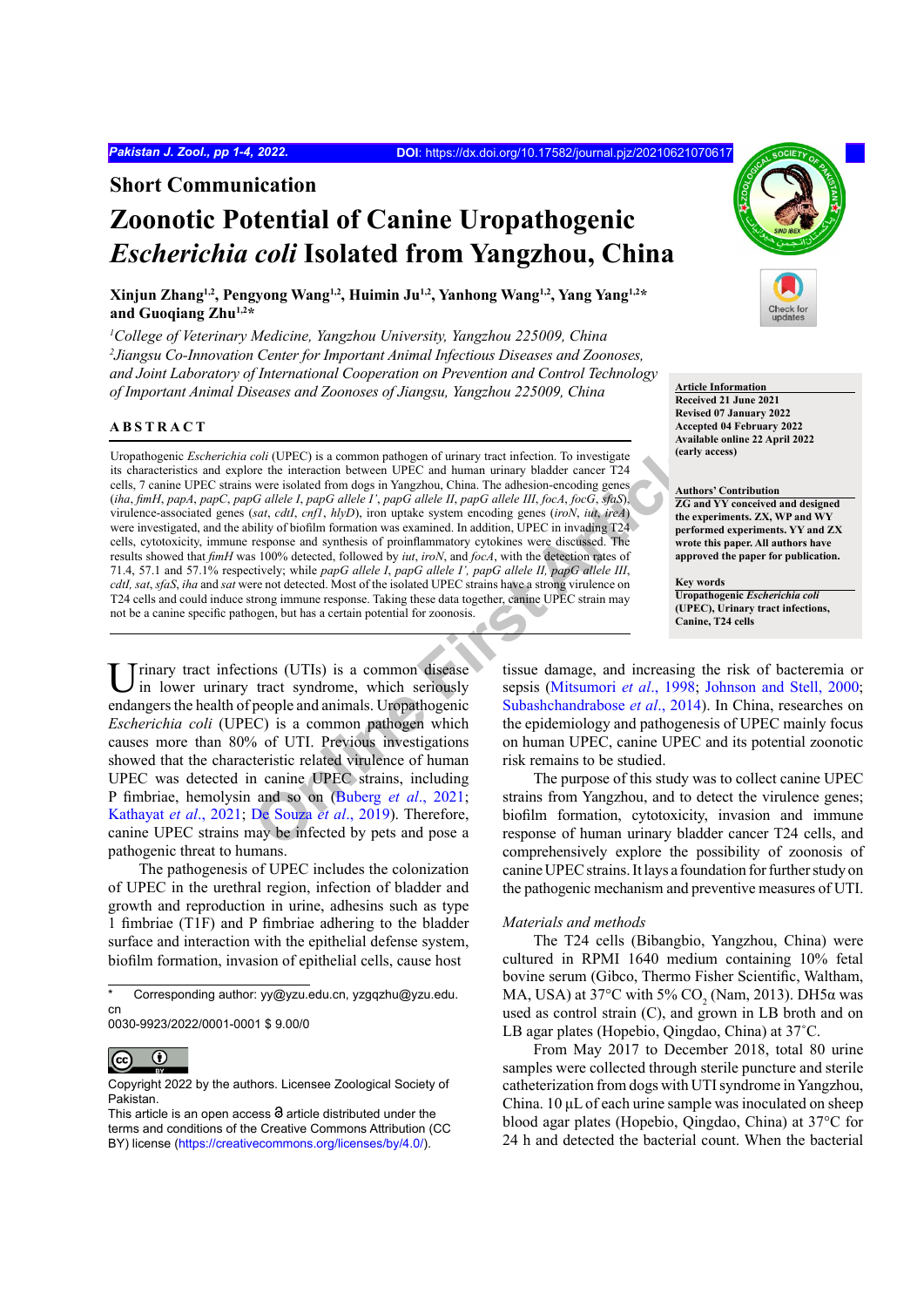counts  $\geq 10^3$  colony-forming units (CFU)/mL, strains were inoculated on MacConkey agar (Hopebio, Qingdao, China) and cultured at 37°C for 24 h. Metallic green colonies were presumptively considered as indicators of *E. coli*. The strains were identified by bacterial 16S rDNA PCR Kit (TaKaRa, Dalian, China) (Hu *et al*., 2014), and were preserved as the isolated UPEC strains.

UPEC related virulence genes were detected by PCR using primers (Supplementary Table SI) (Nam, 2013), including adhesion-encoding genes (*iha*, *fimH*, *papA*, *papC*, *papG allele I*, *papG allele I'*, *papG allele II*, *papG allele III*, *focA*, *focG*, *sfaS*), virulence-associated genes (*sat*, *cdtI*, *cnf1*, *hlyD*), iron uptake system encoding genes (*iroN*, *iut*, *ireA*).

ion test, the strains were inoculated<br>
i, the shaking inculated<br>
i, the backing inculated<br>
I. 0, added in 96 well plates for 150<br>
UPEC straining (Duan *et* differential<br>
1.0, added in 96 well plates for 150<br>
violet staini For biofilm formation test, the strains were inoculated in LB broth liquid medium at 30ºC in a shaking incubator overnight. The next day, the bacteria solution was adjusted to make  $OD<sub>600</sub> =$  about 1.0, added in 96 well plates for 150 μL per well for inoculation in biofilm induction medium at the ratio of 1:100. After incubated at 30ºC for 48-72 h, each well was rinsed for 3 times by PBS, then 200 μL 2% crystal violet was added for dyeing. After 15 min, each well was gently rinsed with distilled water for 3 times, and then 250 μL 95% ethanol solution was added. The values  $OD<sub>600</sub>$  of each well were measured by a multifunctional microplate reader (Duan *et al*., 2013). All procedures were repeated 3 times, and 6 parallel sets for each strain at a time.

To perform the cytotoxicity assays, T24 cells were inoculated on 96 well plates at  $3\times10^4$  CFU per well and cultured in RPMI 1640 medium (containing 10% fetal bovine serum) at 37 °C with 5% CO<sub>2</sub> for 24 h. Each isolated strain was added at the multiplicity of infection (MOI) of 0.01, and incubated for 4 h. According to the instructions of WST-1 Cell Proliferation Assay Kit (Takara, Dalian, China), 25 μL of cell proliferation reagent was added to the above cell culture well and incubated for 4 h. The  $OD_{450}$ was measured with a multifunctional microplate reader. Percent cytotoxicity =  $(A<sub>1640</sub> - Aexp)/A<sub>DMEM</sub> × 100$ . Aexp: the absorbance of test samples;  $A_{1640}$ : the absorbance of negative control in which 1640 medium was added.

To perform the invasion assays, the bacteria were incubated with T24 cells at the MOI of 0.01 for 2 h, then were washed with PBS for 3 times immediately, and antibiotics (50 μg/mL gentamicin) was added to further incubate for 2 h. Then 0.5% Triton X-100 was added for 20 min to release the bacteria that had invaded the cells. After diluting the culture medium, samples were evenly spread on LB medium plate and cultured overnight at 37 °C, then bacteria on plates were counted, and DH5α was used as the negative control.

The isolated bacteria were incubated with T24 cells at the MOI of 1:100 for 2 h, then the total RNA was extracted using Trizol reagent (Takara, Dalian, China) (Yang *et al*., 2013). The primers for pro-inflammatory factors *il-8* and

*tnf-*α were listed in Table S1. Gene *gapdh* was used as the housekeeper gene, and SYBR ® Premix Ex Taq II (Takara, Shiga, Japan) was employed for subsequent fluorescence quantitative test. Data were collected by ABI 7500 Real Time System (Applied Biosystems, Foster City, CA, USA), and were processed by  $2^{-\Delta\Delta CT}$  method. *Results*

Out of the 37 strains of bacteria isolated from urine samples 7 were identified as UPEC, accounting for 18.9 % of the isolates. UPEC usually carries a series of virulence factors, which adhere to host cells and invade the host. The detection rate of *fimH* was 100%, followed by *iut*, *iroN*, and *focA*, with the detection rates of 71.4, 57.1 and 57.1% respectively. The following genes, including *papG allele I*, *papG allele I', papG allele II, papG allele III*, *cdtI, sat*, *sfaS*, *iha* and *sat*, were not detected (Table I). The ability of UPEC strains to biofilm formation was detected by crystal violet staining (Duan *et al*., 2013) (Fig. 1A). Among the isolated strains, 4 strains had strong biofilm forming ability (No. 3, 4, 5 and 7). Compared with the negative control  $DH5\alpha$ , the biofilm forming ability was increased by 7.5, 8.6, 8.8 and 7.1 times, respectively (*P<*0.05).



Fig. 1. **A**, Biofilm formation observed at  $OD_{600}$ ; **B**, cytotoxicity assay WST-1 Kit; **C**, invasion assay the survival CFU of recovered T24 cells, Y-axes indicate averaged CFU values recovered; **D**, transcriptional levels of *il-8* and *tnf-*α*.* All data were normalized to the housekeeping gene *gapdh*, values indicated the changed folds of expression level of genes; values are means of the results of 3 independent experiments; error bars indicate standard deviations; No. 1-7: 7 canine UPEC strains; C:  $DH5\alpha$ 

The results of the invasion assays showed that compared with the control, all the isolated strains showed stronger cell invasive ability, and the number of T24 cells invaded by each UPEC strain increased by 2-13 times (Fig. 1B). The data showed that isolates 1, 2 and 7 were less invasive. At the same time, WST-1 Kit was used to test the cytotoxicity of UPEC to T24 cells. Compared with the control, the number of viable cells in each isolated group decreased by 50-70%, indicating that most of the isolated strains had strong cytotoxicity against T24 cells (Fig. 1C).

To further analyze the changes in expression level of proinflammatory cytokines after the immune response of T24 cells to UPEC strain, the transcription levels of IL-8 and TNF- $\alpha$  cytokines were detected by quantitative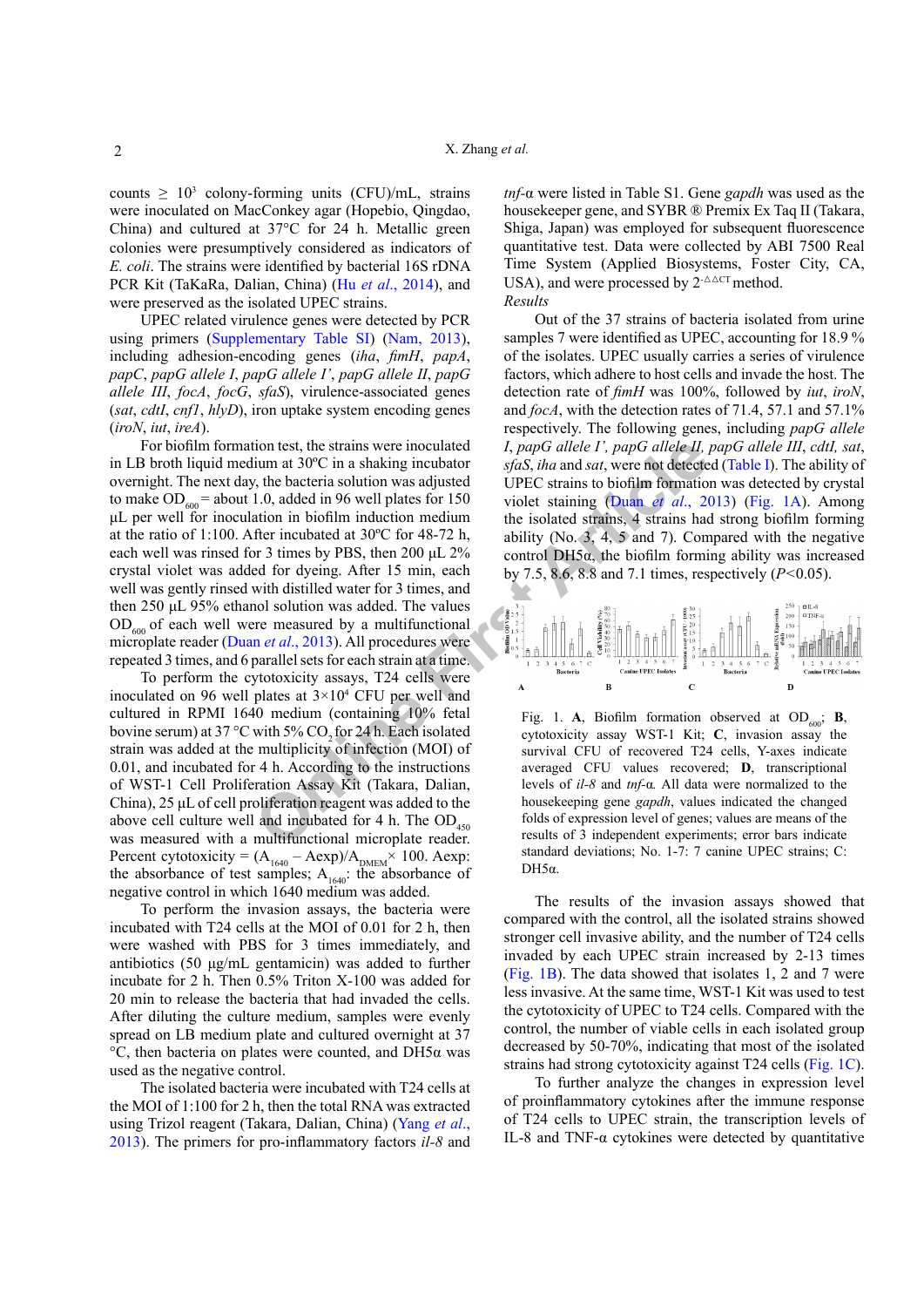fluorescence PCR (Fig. 1D). Compared with the control, the IL-8 transcription level of UPEC increased 49−91 times, the level of TNF-α transcription increased 69−154 times. Under the stimulation of each strain, the transcription levels of IL-8 and the cytokines TNF-α in T24 cells increased significantly (Yang *et al*., 2013, 2018). **Table I. Distribution of virulence genes in canine UPEC isolates.**

| Virulence genes            | <b>Isolates</b> |                  |        |         |        |        |        |
|----------------------------|-----------------|------------------|--------|---------|--------|--------|--------|
|                            | 1               | $\boldsymbol{2}$ | 3      | 4       | 5      | 6      | 7      |
| papA                       | $^{+}$          |                  |        | $+$     |        |        | $^{+}$ |
| papC                       |                 |                  | $^+$   |         | $\, +$ |        | $^{+}$ |
| papG allele I              |                 |                  |        |         |        |        |        |
| papG allele I              |                 |                  |        |         |        |        |        |
| papG allele II             |                 |                  |        |         |        |        |        |
| papG allele III            |                 |                  |        |         |        |        |        |
| focA                       | $^{+}$          |                  | $^{+}$ |         | $^{+}$ | $^{+}$ |        |
| focG                       |                 |                  |        |         | $^+$   |        |        |
| sfaS                       |                 |                  |        |         |        |        |        |
| iha                        |                 |                  |        |         |        |        |        |
| fimH                       | $^{+}$          | $\,+\,$          | $^{+}$ | $^+$    | $^{+}$ | $^{+}$ | $^+$   |
| cdtI                       |                 |                  |        |         |        |        |        |
| sat                        |                 |                  |        |         |        |        |        |
| cnfl                       | $^+$            |                  |        | $\,+\,$ | $^{+}$ |        |        |
| hlyD                       |                 | $^{+}$           |        | $^{+}$  | $^{+}$ |        |        |
| ireA                       |                 |                  |        | $^{+}$  |        |        |        |
| iroN                       | $^{+}$          |                  | $^{+}$ |         | $^{+}$ | $^{+}$ |        |
| iut                        | $^{+}$          |                  | $^+$   | $^+$    | $^{+}$ |        |        |
| $+,$ positive; -, negative |                 |                  |        |         |        |        |        |

#### *Discussion*

*E. coli* is the main pathogenic factor of UTI in human and livestock, animal derived *E. coli* has zoonotic potential for human infection. This study identified the virulence genes, biofilm forming ability and the biological characteristics of the 7 isolated canine UPEC, and further discussed UPEC in invading T24 cells, cytotoxicity, immune response and synthesis of proinflammatory cytokines.

UPEC usually carries a series of virulence factors, which adhere and invade the host cells (Mulvey *et al*., 1998; Nagamatsu *et al*., 2015; Leatham-Jensen *et al*., 2016). In the process of infection, UPEC can resist the scouring of various body fluids, especially urine, by adhering to the host cells. Therefore, adherence is a crucial aspect of UPEC infection ability. The virulence factors related to UPEC adherence include T1F, P fimbriae and so on. T1F is usually associated with descending urethral infection, and P fimbriae are mainly related to ascending urethral infection. The acquisition of iron is the key condition for UPEC to survive in urinary iron restricted environment.

Biofilm forming ability is one of the virulence determinants of chronic and recurrent bladder infections associated with UPEC (Dhakal *et al*., 2008; Cai *et al*.,

2013; Flores-Mireles *et al*., 2015; Spaulding and Hultgren, 2016; Sharma *et al*., 2016; Terlizzi *et al*., 2017). Biofilm is mainly composed of polysaccharides, proteins, nucleic acids and lipids, which constitute a direct environment for bacterial growth. The drug tolerance of bacterial biofilm is usually 10−1000 times that of planktonic bacteria, which is one of the main reasons for the failure of antibiotic treatment. T1F plays an important role in the formation of biofilm. Recent studies have shown that biofilm formation is an important strategy for *E. coli* colonization in the urinary tract (Soto *et al*., 2007; Mabbett *et al*., 2009). Among the isolated strains, 4 strains had strong biofilm forming ability, which was 7.5, 8.6, 8.8 and 7.1 times higher compared with DH5α, that can greatly improve the survival ability in different hosts and effectively improve the pathogenicity.

Firstnand expectively in the pathogenic and the pathogenic and the pathogenic and the pathogenic and the pathogenic and the pathogenic and the pathogenic and the pathogenic and the pathogenic and the pathogen of the pathog Epithelial cells are the first line of defense against invading pathogens, they also help to initiate the host's innate and adaptive immune response by producing chemokines, cytokines and antimicrobial peptides (Wood, 2009; Gibson *et al*., 2010; Nakamura *et al*., 2016; Shenagari *et al*., 2018). The immune response to UPEC begins with bacterial invasion of bladder epithelial cells, which induces the production of pro-inflammatory cytokines and recruits neutrophils to the site of infection. A study on mouse cystitis model showed that UPEC can persist in mouse bladder cells to resist antibiotic treatment. Recent studies showed that UPEC can persist in the host epithelial cells for many days and reproduce rapidly in the cells, suggesting that the ability of UPEC to invade epithelial cells plays a key role during UTI (Xia *et al*., 2011). This study found that most of the isolated UPECs had strong ability to invade T24 cells, suggesting the invasive infection of UPEC does not have strict host specificity. Similarly, most of the isolated UPEC strains have strong cytotoxicity and can induce epithelial cells to form a strong host immune response, which is essential for defense against UTI. This result is consistent with previous study (Nam, 2013).

## *Conclusion*

In conclusion, 7 canine UPEC strains were isolated from Yangzhou, the virulence factors and biofilm formation ability were identified. The results showed that the canine UPEC strains could invade T24 cells, induce cytotoxicity and activate the synthesis of proinflammatory cytokines in epithelial cells, indicating that canine UPEC has a certain potential of zoonosis.

## *Acknowledgement*

This study was supported by grants from the Chinese National Science Foundation Grants (Nos. 31972708, 31502075, 31873010 and 31672579), "13th Five-Year"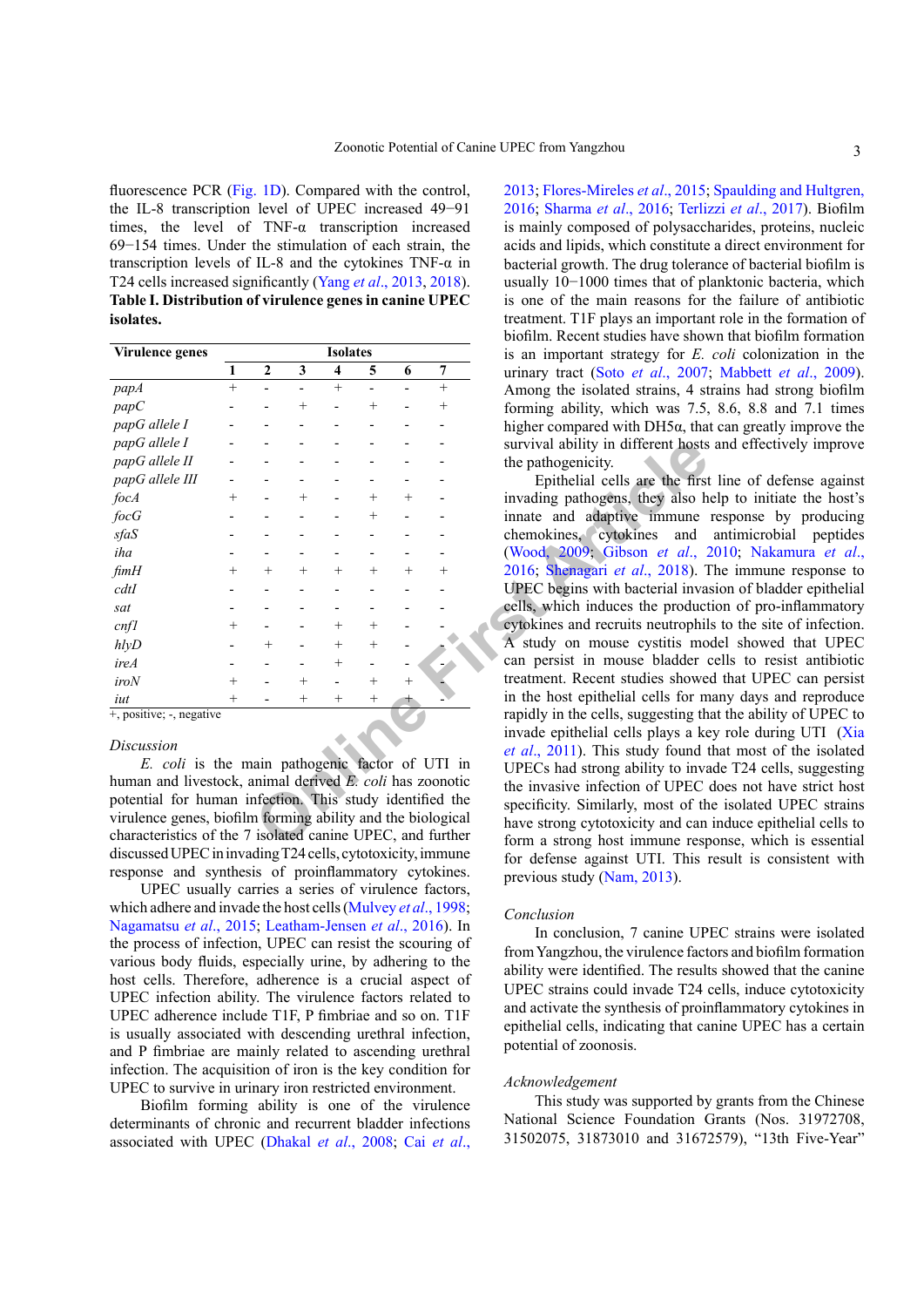National Key Development Program (2016YFD0501000), and the Priority Academic Program Development of Jiangsu Higher Education Institutions.

## *Supplementary material*

There is supplementary material associated with this article. Access the material online at: [https://dx.doi.](https://dx.doi.org/10.17582/journal.pjz/20210621070617) [org/10.17582/journal.pjz/20210621070617](https://dx.doi.org/10.17582/journal.pjz/20210621070617)

#### *Statement of conflict of interests*

The authors have declared no conflict of interest.

#### *Reference*

- Buberg, M.L., Mo, S.S., Sekse, C., Sunde, M., Wasteson, Y. and Witsø, I.L., 2021. *BMC Microbiol.*, **21**: 94. <https://doi.org/10.1186/s12866-021-02160-y>
- Cai, W., Wannemuehler, Y. Dell'Anna, G., Nicholson, B., Barbieri, N.L., Kariyawasam, S., Feng, Y., Logue, C.M., Nolan, L.K. and Li, G., 2013. *PLoS Pathog.*, **9**: e1003428. https://doi.org/10.1371/ [journal.ppat.1003428](https://doi.org/10.1371/journal.ppat.1003428)
- De Souza, G.M., Neto, E., da Silva, A.M., Iacia, M., Rodrigues, M., Cataneli Pereira, V. and Winkelstroter, L.K., 2019. *Infect. Drug Resist.*, **12**: 3595-3606. https://doi.org/10.2147/IDR.S228612
- Dhakal, B.K., Kulesus, R.R. and Mulvey, M.A., 2008. *Eur. J. clin. Invest.*, **38**: 2-11. https://doi. [org/10.1111/j.1365-2362.2008.01986.x](https://doi.org/10.1111/j.1365-2362.2008.01986.x)
- Duan, Q., Zhou, M., Zhu, X., Bao, W., Wu, S., Ruan, X., Zhang, W., Yang, Y., Zhu, J. and Zhu, G., 2012. *Vet. Microbiol.*, **160**: 132-140. https://doi.org/10.1016/j. [vetmic.2012.05.015](https://doi.org/10.1016/j.vetmic.2012.05.015)
- Flores-Mireles, A.L., Walker, J.N., Caparon, M. and Hultgren, S.J., 2015. *Nat. Rev. Microbiol.*, **13**: 269-284.
- Gibson, J.S., Cobbold, R.N., Kyaw-Tanner, M.T., Heisig, P. and Trott, D.J., 2010. *Vet. Microbiol.*, **146**: 161- 166.<https://doi.org/10.1016/j.vetmic.2010.04.012>
- Hu, Y., Dun, Y., Li, S., Zhao, S., Peng, N. and Liang, Y., 2014. *Asian Austral. J. Anim. Sci.*, **27**: 1131-1140. <https://doi.org/10.5713/ajas.2013.13737>
- Johnson, J.R. and Stell, A.L., 2000. *J. Infect. Dis.*, **181**: 261-272.<https://doi.org/10.1086/315217>
- Kathayat, D., Lokesh, D., Ranjit, S. and Rajashekara, G., 2021. *Pathogens*, **10**: 467. [https://doi.org/10.3390/](https://doi.org/10.3390/pathogens10040467) [pathogens10040467](https://doi.org/10.3390/pathogens10040467)
- Leatham-Jensen, M.P., Mokszycki, M.E., Rowley, D.C., Deering, R., Camberg, J.L., Sokurenko, E.V., Tchesnokova, V.L., Frimodt-Møller, J., Krogfelt, K.A., Leth Nielsen, K., Frimodt-Møller, N., Sun, G., Cohen, P.S. and Blokesch, M., 2016. *mSphere*, **1**: e00055-15. [https://doi.org/10.1128/](https://doi.org/10.1128/mSphere.00055-15) [mSphere.00055-15](https://doi.org/10.1128/mSphere.00055-15)

Mabbett, A.N., Ulett, G.C., Watts, R.E., Tree, J.J.,

Totsika, M., Ong, C.Y., Wood, J.M., Monaghan, W., Looke, D.F., Nimmo, G.R., Svanborg, C. and Schembri, M.A., 2009. *Int. J. med. Microbiol.*, **299**: 53-63. <https://doi.org/10.1016/j.ijmm.2008.06.003>

- Mitsumori, K., Terai, A., Yamamoto, S. and Yoshida, O., 1998. *FEMS Immunol. med. Microbiol.*, **21**: 261-268.
- Mulvey, M.A., Lopez-Boado, Y.S., Wilson, C.L., Roth, R., Parks, W.C., Heuser, J. and Hultgren, S.J., 1998. *Science*, **282**: 1494-1497. [https://doi.org/10.1126/](https://doi.org/10.1126/science.282.5393.1494) [science.282.5393.1494](https://doi.org/10.1126/science.282.5393.1494)
- Nagamatsu, K., Hannan, T.J., Guest, R.L., Kostakioti, M., Hadjifrangiskou, M., Binkley, J., Dodson, K., Raivio, T.L. and Hultgren, S.J., 2015. *Proc. natl. Acad. Sci. U.S.A.*, **112**: E871-E880. [https://doi.](https://doi.org/10.1073/pnas.1500374112) org/10.1073/pnas.1500374112
- L., 2021. *BMC Microbiol.*, **21:** 94. *Acad. Sci. U.S.A.*, **142:**<br>
0.1186/s12866-021-02160-y org/10.1073/pnas.1500374<br>
h[le](https://doi.org/10.1073/pnas.1500374112)r, Y. Dell'Anna, G., Nicholson, Nakamura, Y., Yamamoto, N., N., Then I.B., Kuri, H., Kuri)<br>
1003428. Nakamura, Y., Yamamoto, N., Kino, Y., Yamamoto, N., Kamei, S., Mori, H., Kurokawa, K. and Nakashima, N., 2016. Establishment of a multi-species biofilm model and metatranscriptomic analysis of biofilm and planktonic cell communities. *Appl. Microbiol. Biotechnol.*, **100**: 7263-7279. [https://](https://doi.org/10.1007/s00253-016-7532-6) [doi.org/10.1007/s00253-016-7532-6](https://doi.org/10.1007/s00253-016-7532-6)
	- Nam, E., 2013. *J. Microbiol. Biotech.*, **23**: 422-429. <https://doi.org/10.4014/jmb.1209.09051>
	- Sharma, G., Sharma, S., Sharma, P., Chandola, D., Dang, S., Gupta, S. and Gabrani, R., 2016. *J. appl. Microbiol.*, **121**: 309-319. [https://doi.org/10.1111/](https://doi.org/10.1111/jam.13078) jam.13078
	- Shenagari, M., Bakhtiari, M., Mojtahedi, A. and Atrkar, R.Z., 2018. *Iran J. Basic med. Sci.*, **21**: 1226-1231.
	- Soto, S.M., Smithson, A., Martinez, J.A., Horcajada, J.P., Mensa, J. and Vila, J., 2007. *J. Urol*., **177**: 365- 368.<https://doi.org/10.1016/j.juro.2006.08.081>
	- Spaulding, C.N. and Hultgren, S.J., 2016. *Pathogens*, **5**: 30. <https://doi.org/10.3390/pathogens5010030>
	- Subashchandrabose, S., Hazen, T.H., Brumbaugh, A.R., Himpsl, S.D., Smith, S.N., Ernst, R.D., Rasko, D.A. and Mobley, H.L., 2014. *Proc. natl. Acad. Sci. U. S. A.*, **111**: 18327-18332. [https://doi.org/10.1073/](https://doi.org/10.1073/pnas.1415959112) [pnas.1415959112](https://doi.org/10.1073/pnas.1415959112)
	- Terlizzi, M.E., Gribaudo, G. and Maffei, M.E., 2017. *Front. Microbiol.*, **8**: 1566. [https://doi.org/10.3389/](https://doi.org/10.3389/fmicb.2017.01566) [fmicb.2017.01566](https://doi.org/10.3389/fmicb.2017.01566)
	- Wood, T.K., 2009. *Environ. Microbiol.*, **11**: 1-15. [https://](https://doi.org/10.1111/j.1462-2920.2008.01768.x) [doi.org/10.1111/j.1462-2920.2008.01768.x](https://doi.org/10.1111/j.1462-2920.2008.01768.x)
	- Xia, X., Meng, J., McDermott, P.F. and Zhao, S., 2011. *J. appl. Microbiol.*, **110**: 1166-1176. [https://doi.](https://doi.org/10.1111/j.1365-2672.2011.04978.x) [org/10.1111/j.1365-2672.2011.04978.x](https://doi.org/10.1111/j.1365-2672.2011.04978.x)
	- Yang, Y., Liu, Y., Zhou, M. and Zhu, G., 2018. *Pakistan J. Zool.*, **50**: 1807-1813. [https://doi.org/10.17582/](https://doi.org/10.17582/journal.pjz/2018.50.5.1807.1813) [journal.pjz/2018.50.5.1807.1813](https://doi.org/10.17582/journal.pjz/2018.50.5.1807.1813)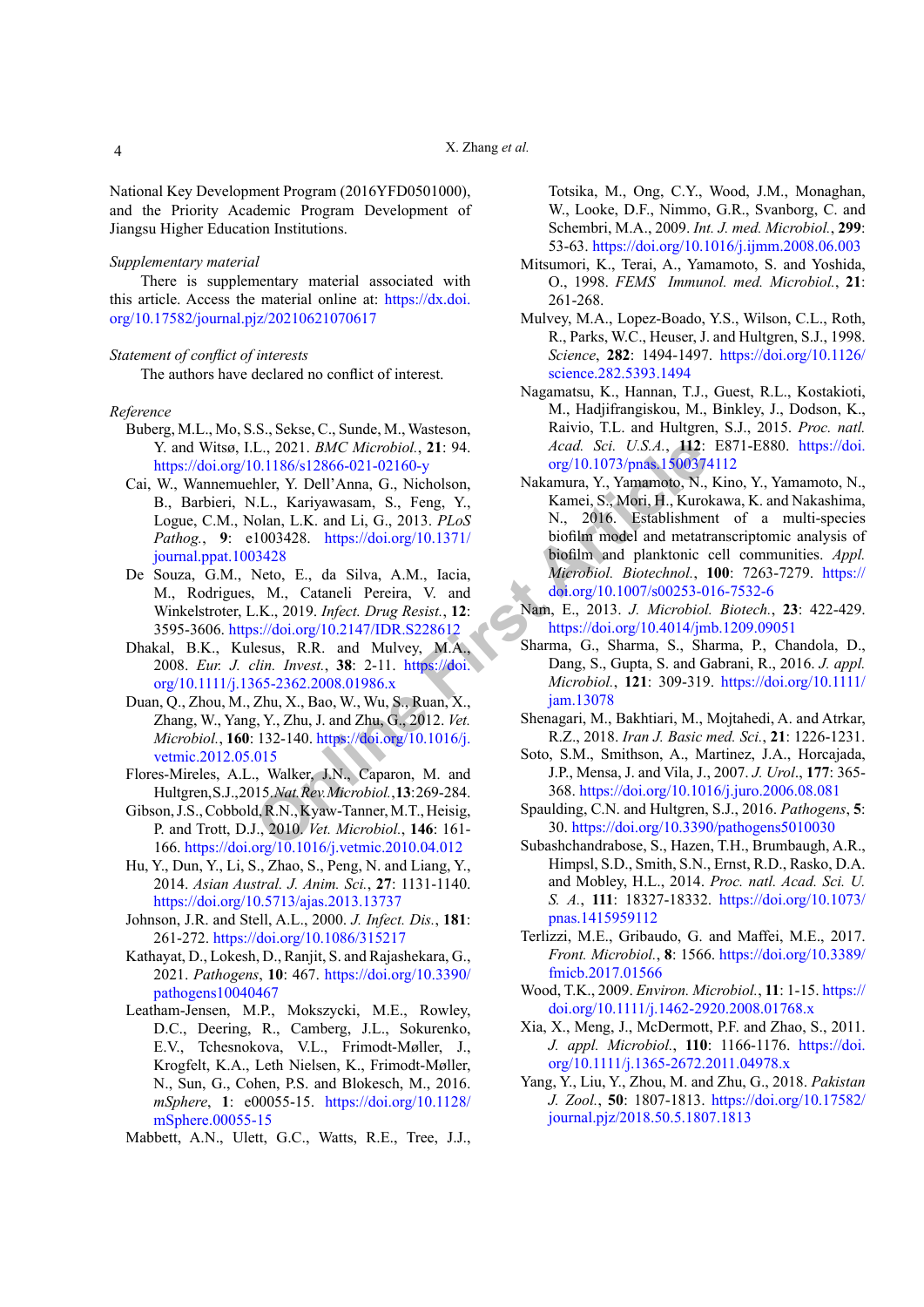*Pakistan J. Zool., pp 1-4, 2022.* **DOI**:<https://dx.doi.org/10.17582/journal.pjz/20210621070617>

**Supplementary Material**

# **Zoonotic Potential of Canine Uropathogenic**  *Escherichia coli* **Isolated from Yangzhou, China**

**Xinjun Zhang1,2, Pengyong Wang1,2, Huimin Ju1,2, Yanhong Wang1,2, Yang Yang1,2\* and Guoqiang Zhu1,2\***

<sup>1</sup>College of Veterinary Medicine, Yangzhou University, Yangzhou 225009, China *2 Jiangsu Co-Innovation Center for Important Animal Infectious Diseases and Zoonoses, and Joint Laboratory of International Cooperation on Prevention and Control Technology of Important Animal Diseases and Zoonoses of Jiangsu, Yangzhou 225009, China*

## **Supplementary Table SI. The primers used in this study.**

|                 | zoonoses of Juangsu, Tangzhou 225009, China<br>Supplementary Table SI. The primers used in this study. |                                            |
|-----------------|--------------------------------------------------------------------------------------------------------|--------------------------------------------|
| Genes           | Sequence $(5'-3')$                                                                                     | <b>Reference</b>                           |
| papA            | F:ATGGCAGTGGTGTCTTTTGGTG                                                                               | (Johnson and Stell, 2000)                  |
|                 | R:CGTCCCACCATACGTGCTCTTC                                                                               |                                            |
| papC            | F:GTGGCAGTATGAGTAATGACCGTTA                                                                            | (Le Bouguenec and Archambaud et al., 1992) |
|                 | R:ATATCCTTTCTGCAGGGATGCAATA                                                                            |                                            |
| papG allele I   | F:TCGTGCTCAGGTCCGGAATTT                                                                                | (Mitsumori and Terai et al., 1998)         |
|                 | R:TCCAGAAATAGCTCATGTAACCCG                                                                             |                                            |
| papG allele I'  | F:CTACTATAGTTCATGCTCAGGTC                                                                              | (Johnson and Stell, 2000)                  |
|                 | R:CTGACATCCTCCAACATTATCGA                                                                              |                                            |
| papG allele II  | F:GGGATGAGCGGGCCTTTGAT                                                                                 | (Ghanbarpour and Akhtardanesh, 2010)       |
|                 | R:CGGGCCCCCAAGTAACTCG                                                                                  |                                            |
| papG allele III | F:GGCCTGCAATGGATTTACCTGG                                                                               | (Johnson and Stell, 2000)                  |
|                 | R:CCACCAAATGACCATGCCAGAC                                                                               |                                            |
| focA            | F:ATGCGTCYGCTGTCACCACGG                                                                                | (Ghanbarpour and Akhtardanesh, 2010)       |
|                 | R:GGCGTCGGCGTTGGCAATAC                                                                                 |                                            |
| focG            | F:CAGCACAGGCAGTGGATACGA                                                                                | (Johnson and Stell, 2000)                  |
|                 | R:GAATGTCGCCTGCCCATTGCT                                                                                |                                            |
| sfaS            | F:GTGGATACGACGATTACTGTG                                                                                | (Johnson and Stell, 2000)                  |
|                 | R:CCGCCAGCATTCCCTGTATTC                                                                                |                                            |
| iha             | F:CTGGCGGAGGCTCTGAGATCA                                                                                | (Ghanbarpour and Akhtardanesh, 2010)       |
|                 | R:TCCTTAAGCTCCCGCGGCTGA                                                                                |                                            |
| fimH            | F:TGCAGAACGGATAAGCCGTGG                                                                                | (Johnson and Stell, 2000)                  |
|                 | R:GCAGTCACCTGCCCTCCGGTA                                                                                |                                            |
| cdtI            | F:GAAAATAAATGGAACACACATGTCCG                                                                           | (Ghanbarpour and Akhtardanesh, 2010)       |
|                 | R:AAATCTCCTGCAATCATCCAGTTA                                                                             |                                            |

Corresponding author: yy@yzu.edu.cn, yzgqzhu@yzu.edu.cn 0030-9923/2022/0001-0001 \$ 9.00/0

 *Table continue on next page ................?*



Copyright 2022 by the authors. Licensee Zoological Society of Pakistan. This article is an open access  $\Theta$  article distributed under the terms and conditions of the Creative Commons Attribution (CC BY) license (https://creativecommons. org/licenses/by/4.0/).